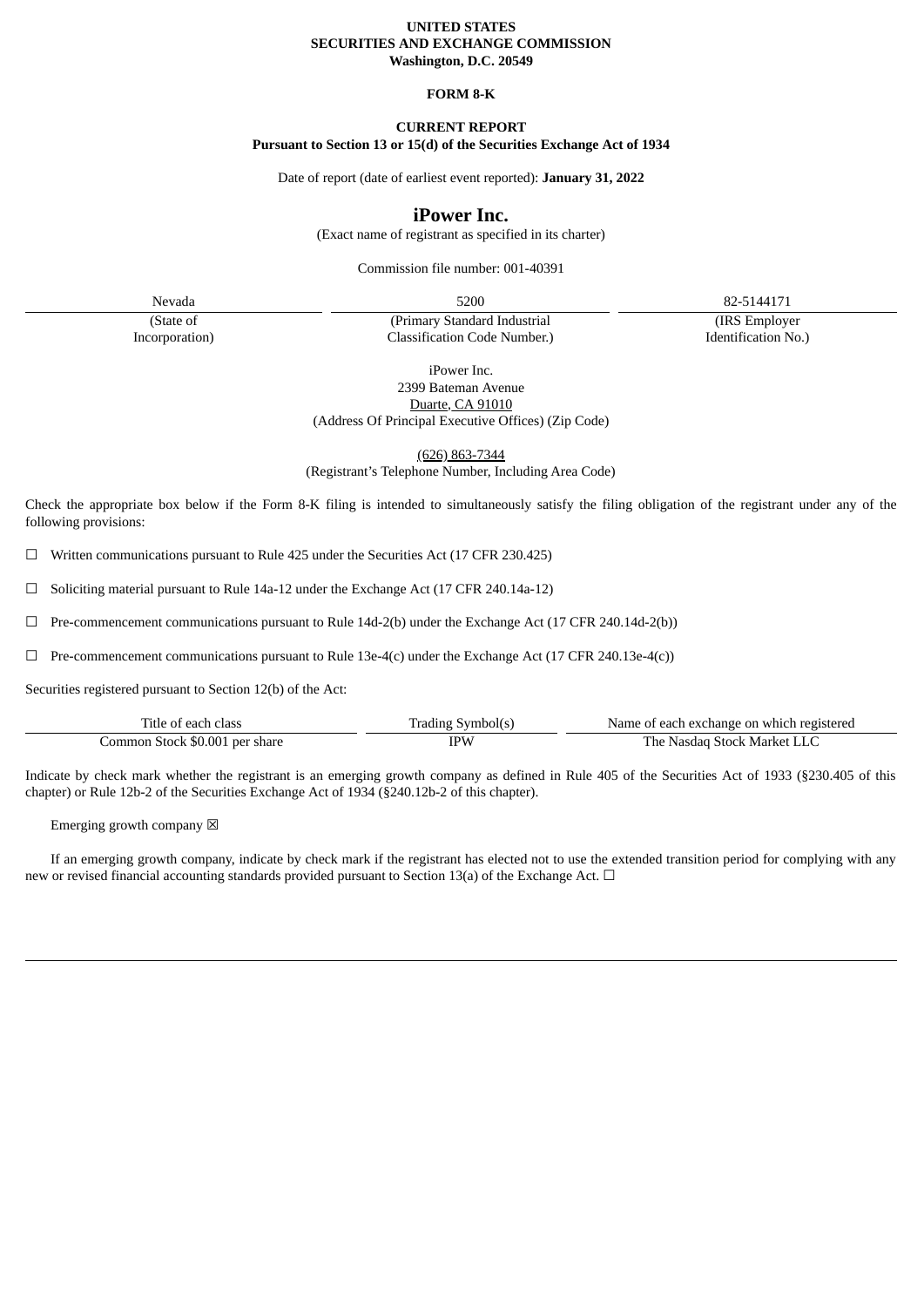### **Item 2.02 Results of Operations and Financial Condition.**

On January 31, 2022, iPower Inc., a Nevada corporation (the "Company"), issued a press release announcing that it will host a conference call on Monday, February 14, 2022, at 4:30 p.m. Eastern time to discuss the Company's financial results for its fiscal second quarter ended December 31, 2021. The Company's results will be reported in a press release prior to the call. The conference call can be accessed as follows:

Date: Monday, February 14, 2022 Time: 4:30 p.m. Eastern time Toll-free dial-in number: (888) 705-0179 International dial-in number: (409) 981-0008 Conference ID: 1595078 Webcast: https://edge.media-server.com/mmc/p/m9ipwcwb

For those unable to participate during the live broadcast, following the earnings call a replay of the webcast will also be available under the Events & Presentations section of the Company's website at www.meetipower.com.

A copy of the press release is attached hereto and incorporated herein by reference.

The information in this Current Report on Form 8-K (including Exhibit 99.1) is intended to be furnished and shall not be deemed "filed" for purposes of Section 18 of the Securities Exchange Act of 1934, as amended (the "Exchange Act"), or otherwise subject to the liabilities of that section, nor shall it be deemed incorporated by reference in any filing under the Securities Act of 1933, as amended, or the Exchange Act, except as expressly set forth by specific reference in such a filing*.*

#### **Item 9.01 Exhibits.**

# (d) Exhibits

| Exhibit No. | Description                                                 |
|-------------|-------------------------------------------------------------|
| 99.1        | Press Release dated January 31, 2022                        |
| 104         | Cover Page Interactive Data File (formatted in inline XBRL) |

#### 2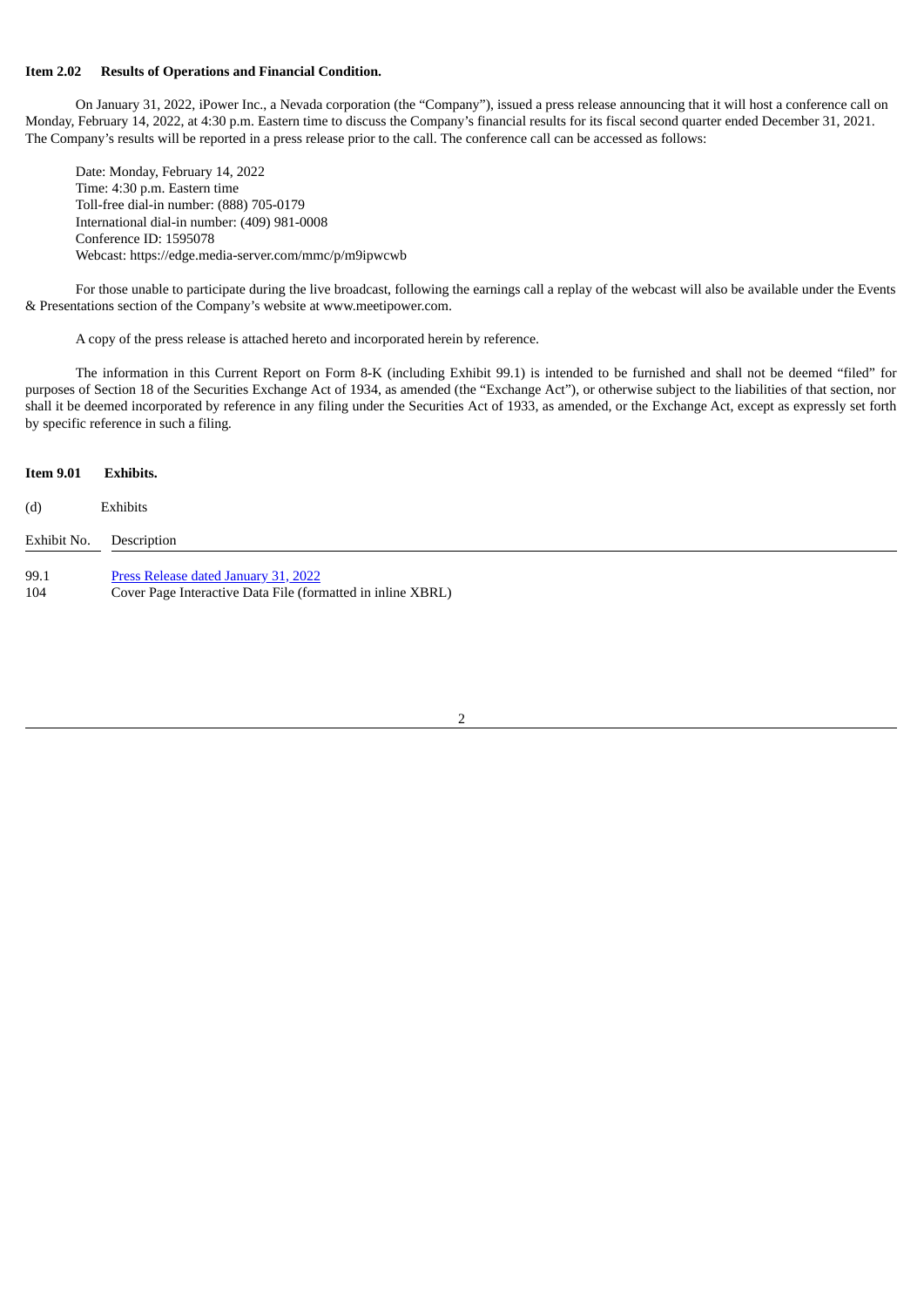# **SIGNATURES**

Pursuant to the requirements of the Securities Exchange Act of 1934, the registrant has duly caused this report to be signed on its behalf by the undersigned hereunto duly authorized.

Dated: January 31, 2022

iPOWER INC.

By: */s/ Chenlong Tan*

Name: **Chenlong Tan** Title: **Chief Executive Officer**